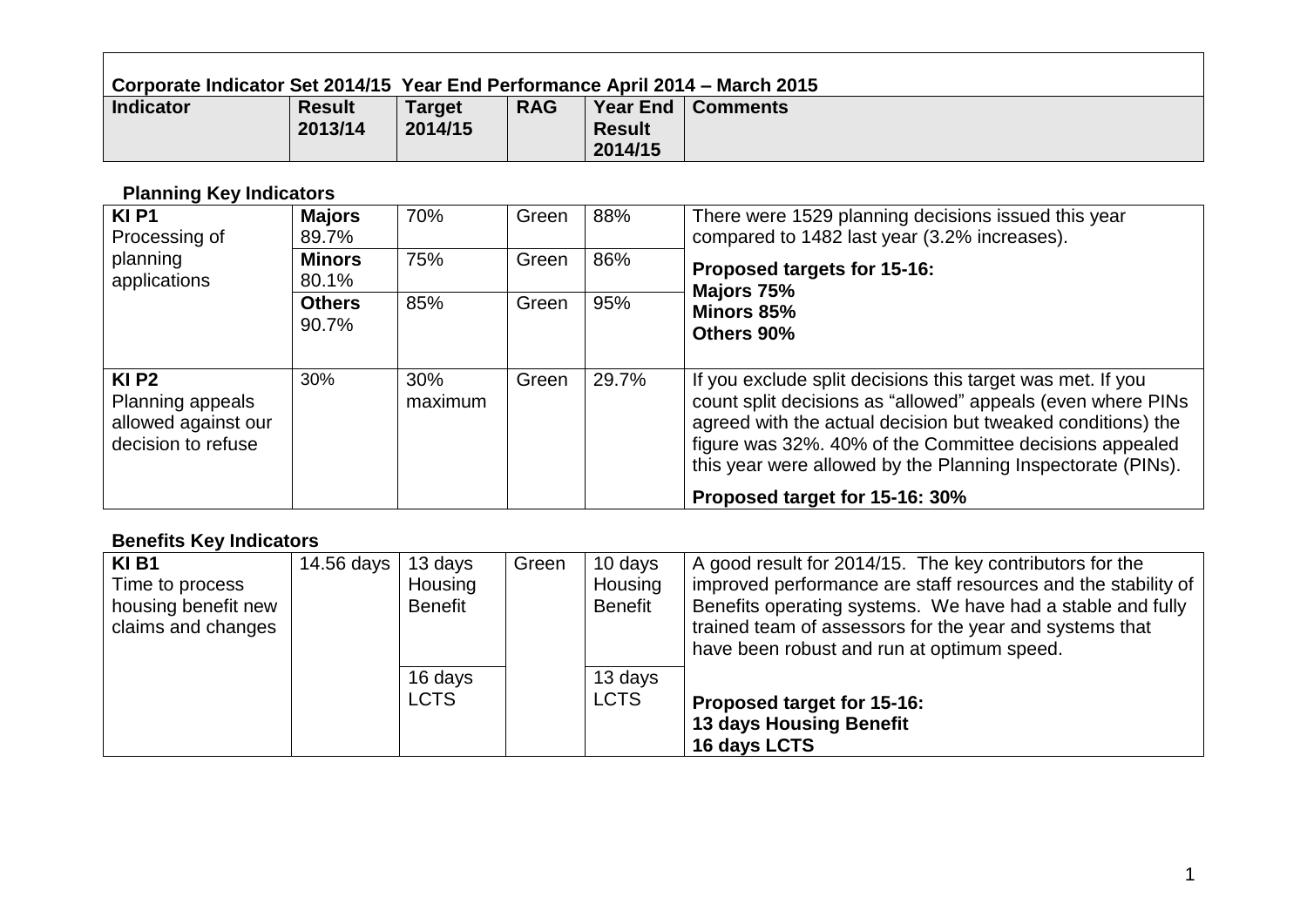|                                                              | Corporate Indicator Set 2014/15 Year End Performance April 2014 - March 2015 |                                           |            |                                              |                                                                                                                                                                                                                                                                                                                                              |  |  |  |
|--------------------------------------------------------------|------------------------------------------------------------------------------|-------------------------------------------|------------|----------------------------------------------|----------------------------------------------------------------------------------------------------------------------------------------------------------------------------------------------------------------------------------------------------------------------------------------------------------------------------------------------|--|--|--|
| <b>Indicator</b>                                             | <b>Result</b><br>2013/14                                                     | <b>Target</b><br>2014/15                  | <b>RAG</b> | <b>Year End</b><br><b>Result</b><br>2014/15  | <b>Comments</b>                                                                                                                                                                                                                                                                                                                              |  |  |  |
| <b>Housing Key Indicators</b>                                |                                                                              |                                           |            |                                              |                                                                                                                                                                                                                                                                                                                                              |  |  |  |
| <b>KI H1</b><br>Net additional<br>homes provided             | 728                                                                          | 1065                                      | Red        | 721                                          | This was set against a target of 1065 identified in the draft<br>Strategic Housing Market Assessment, but this is no longer<br>the relevant number.                                                                                                                                                                                          |  |  |  |
|                                                              |                                                                              |                                           |            |                                              | Colchester continues to outperform all other Essex<br>authorities. In 2013/14 CBC delivered 720 dwellings and the<br>next highest in Essex was Chelmsford at 470.                                                                                                                                                                            |  |  |  |
|                                                              |                                                                              |                                           |            |                                              | The Council has an up to date five year housing land supply<br>as required by national planning policy. Delivery is judged<br>over a period of time to iron out economic peaks and<br>troughs.                                                                                                                                               |  |  |  |
|                                                              |                                                                              |                                           |            |                                              | Proposed target for 15-16: The target in the adopted<br>Core Strategy is 830 units a year which seems the most<br>appropriate number until any new local plan sets fresh<br>targets.                                                                                                                                                         |  |  |  |
| $KI$ H <sub>2</sub><br>Affordable homes<br>delivered (gross) | 103                                                                          | 400<br>Three<br>year<br>target<br>2012-15 | Green      | 260<br><b>Three</b><br>year total<br>$= 496$ | A total of 260 affordable homes were delivered in<br>2014/2015, with 103 homes delivered in 2013/2014 and 133<br>delivered in 2013/2014. This brings the three year total to<br>496 affordable homes, exceeding the challenging target set.<br>This is an excellent achievement, set against challenging<br>economic and funding conditions. |  |  |  |
|                                                              |                                                                              |                                           |            |                                              | Proposed target for 15-16: 205 delivered over 3 years.<br>Whilst trying to make the target stretching, we have had to                                                                                                                                                                                                                        |  |  |  |

be realistic about the impact on affordable housing delivery

of recent changes to national housing policy.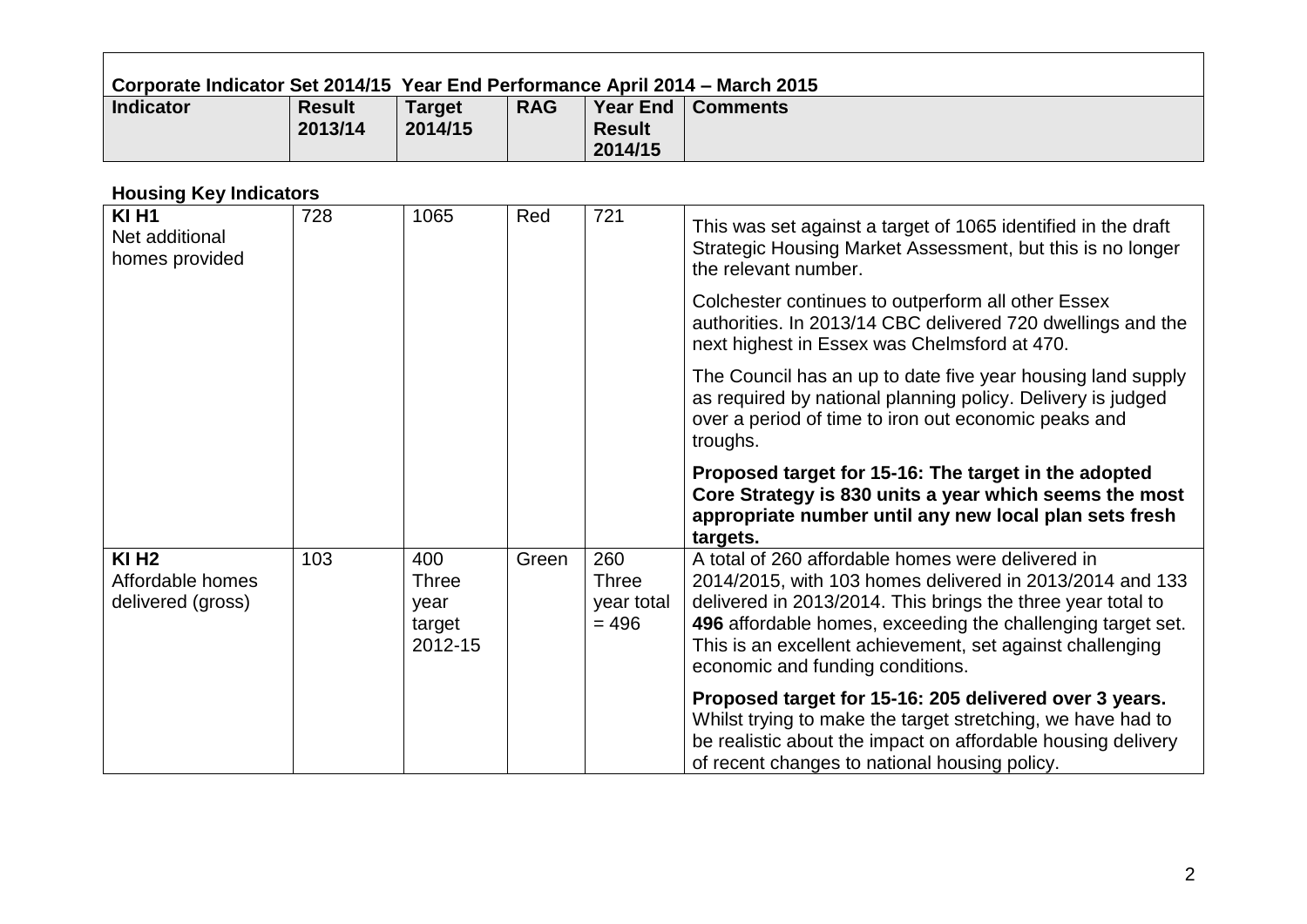| Corporate Indicator Set 2014/15 Year End Performance April 2014 – March 2015 |                          |                          |            |                          |                     |  |  |  |
|------------------------------------------------------------------------------|--------------------------|--------------------------|------------|--------------------------|---------------------|--|--|--|
| <b>Indicator</b>                                                             | <b>Result</b><br>2013/14 | <b>Target</b><br>2014/15 | <b>RAG</b> | <b>Result</b><br>2014/15 | Year End   Comments |  |  |  |

# **Housing Key Indicators delivered by Colchester Borough Homes (CBH)**

| $KI$ H <sub>3</sub><br><b>Homelessness</b><br>cases prevented | 616                  | 600                    | Green | 607         | Cases where the Housing Options Team, and external<br>organisations who receive funding from the Council, work<br>with clients who are owed a statutory duty of homelessness<br>to find alternative solutions to their housing need. |
|---------------------------------------------------------------|----------------------|------------------------|-------|-------------|--------------------------------------------------------------------------------------------------------------------------------------------------------------------------------------------------------------------------------------|
|                                                               |                      |                        |       |             | Proposed target for 15-16: 45% of Homelessness cases<br>prevented (the number of cases where homeless was<br>prevented during the period divided by the total number of<br>Housing Options cases closed during the same period)      |
| <b>KI H4</b><br><b>Rent Collected</b>                         | 98.24%               | 98%                    | Green | 98.6%       | A significant achievement which has exceeded expectations<br>during a difficult economic climate and the implementation of<br>changes around welfare reform.                                                                         |
|                                                               |                      |                        |       |             | Proposed target for 15-16: 98%                                                                                                                                                                                                       |
| <b>KI H5</b><br>Average time to<br>re-let council homes       | General<br>15 days   | General<br>$17.5$ days | Green | $17.3$ days | General – The figure is based on 346 general needs<br>properties becoming vacant during the year.                                                                                                                                    |
|                                                               | Temporary<br>30 days | Temporary<br>30 days   | Green | 26 days     | Proposed target for 15-16: 17 days                                                                                                                                                                                                   |

#### **Waste and Recycling Key Indicators**

| KIW1                      | 430 kg | 410 kg | Green | 403kg | There has been good performance in terms of the amounts     |
|---------------------------|--------|--------|-------|-------|-------------------------------------------------------------|
| <b>Residual household</b> |        |        |       |       | of residual waste per household being generated which has   |
| waste per household       |        |        |       |       | continued to fall resulting in the target being exceeded by |
|                           |        |        |       |       | 7kg.                                                        |
|                           |        |        |       |       |                                                             |
|                           |        |        |       |       |                                                             |
|                           |        |        |       |       | Proposed target for 15-16: 400 kg                           |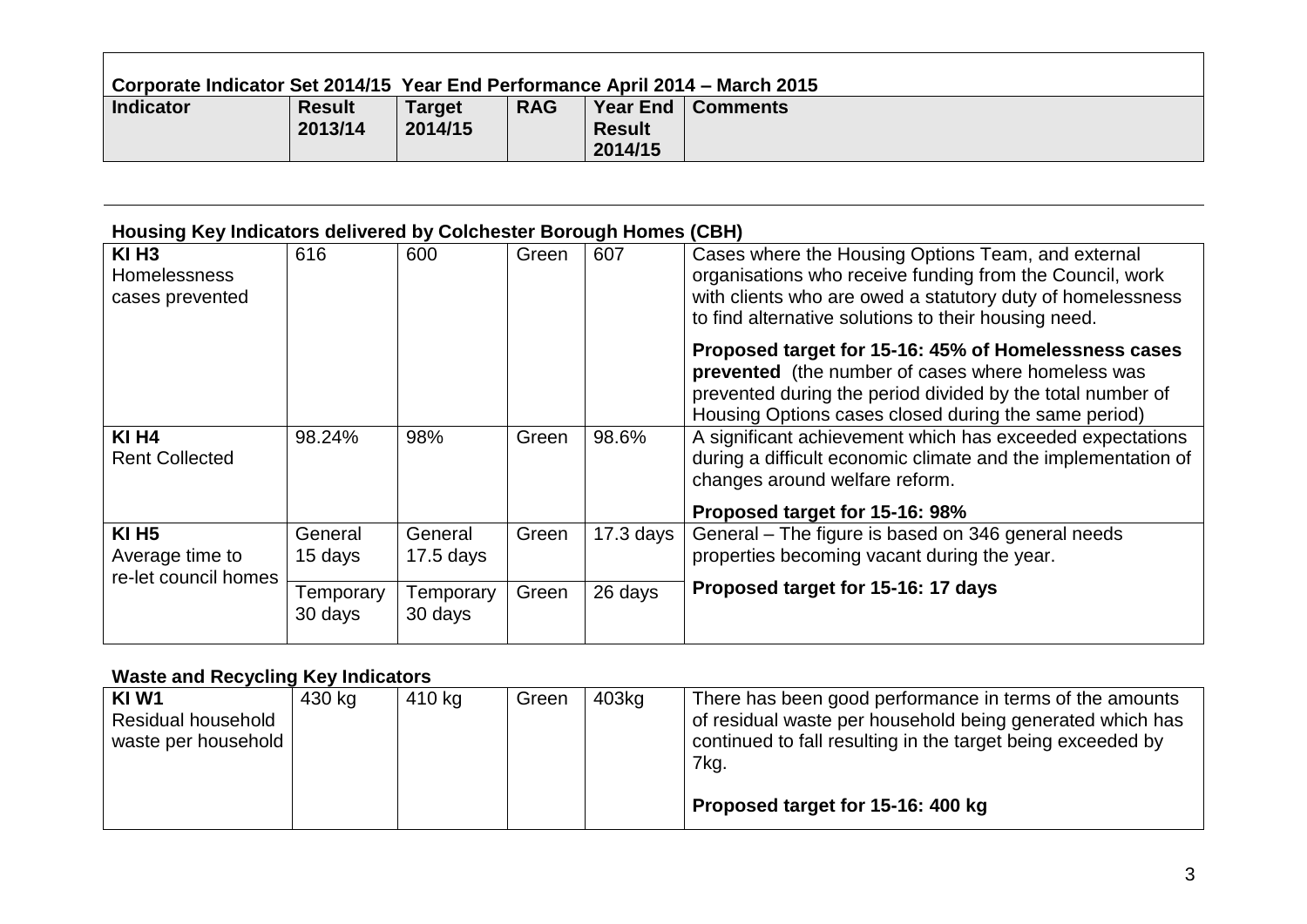| <b>Indicator</b>                                                         | <b>Result</b><br>2013/14 | <b>Target</b><br>2014/15   | <b>RAG</b> | <b>Year End</b><br><b>Result</b><br>2014/15 | <b>Comments</b>                                                                                                                                                                                                                                                                                                             |
|--------------------------------------------------------------------------|--------------------------|----------------------------|------------|---------------------------------------------|-----------------------------------------------------------------------------------------------------------------------------------------------------------------------------------------------------------------------------------------------------------------------------------------------------------------------------|
| KIW <sub>2</sub><br>Household waste<br>reused, recycled<br>and composted | 45.5%                    | 48%                        | Red        | 46.26%                                      | The target of 48% was not achieved however there was an<br>increase in the amount of waste recycled compared with<br>13/14. There were three strong quarters however the final<br>quarter dropped considerably reducing the overall figure.                                                                                 |
|                                                                          |                          |                            |            |                                             | There was a decrease of 150 tonnes in the amount of<br>newspapers and magazines this year, reflective of the<br>quantity of these being sold. There was also a reduction in<br>garden waste of 340 tonnes in the fourth quarter this year<br>compared with 13/14. This seasonal affect has hindered<br>reaching the target. |
|                                                                          |                          |                            |            |                                             | There was an increase in the amount of food waste collected<br>this year of 529 tonnes compared with 13/14 and now makes<br>up 13% of all material collected for recycling.                                                                                                                                                 |
|                                                                          |                          |                            |            |                                             | Proposed target for 15-16: 48%                                                                                                                                                                                                                                                                                              |
| KIW <sub>3</sub><br>Number of weekly<br>missed collections               | 2084                     | 104<br>Blue week<br>a week | Green      | 94 per<br>week                              | Missed collections performance is better than targeted<br>performance and has improved on last year's result of 102<br>missed collections per week.                                                                                                                                                                         |
|                                                                          | Green                    |                            |            |                                             | Performance has improved whilst adding additional<br>collections, with it being the first full year for food waste<br>collections, being measured against the same target as the                                                                                                                                            |
|                                                                          | week                     |                            |            |                                             | previous year.                                                                                                                                                                                                                                                                                                              |
|                                                                          | 1846                     |                            |            |                                             | With each household in the Borough having four materials<br>collected per week, the service makes over 306,000<br>collections per week. This equates to a missed collection<br>percentage of 0.032%.                                                                                                                        |
|                                                                          |                          |                            |            |                                             | Proposed target for 15-16: 100 a week                                                                                                                                                                                                                                                                                       |